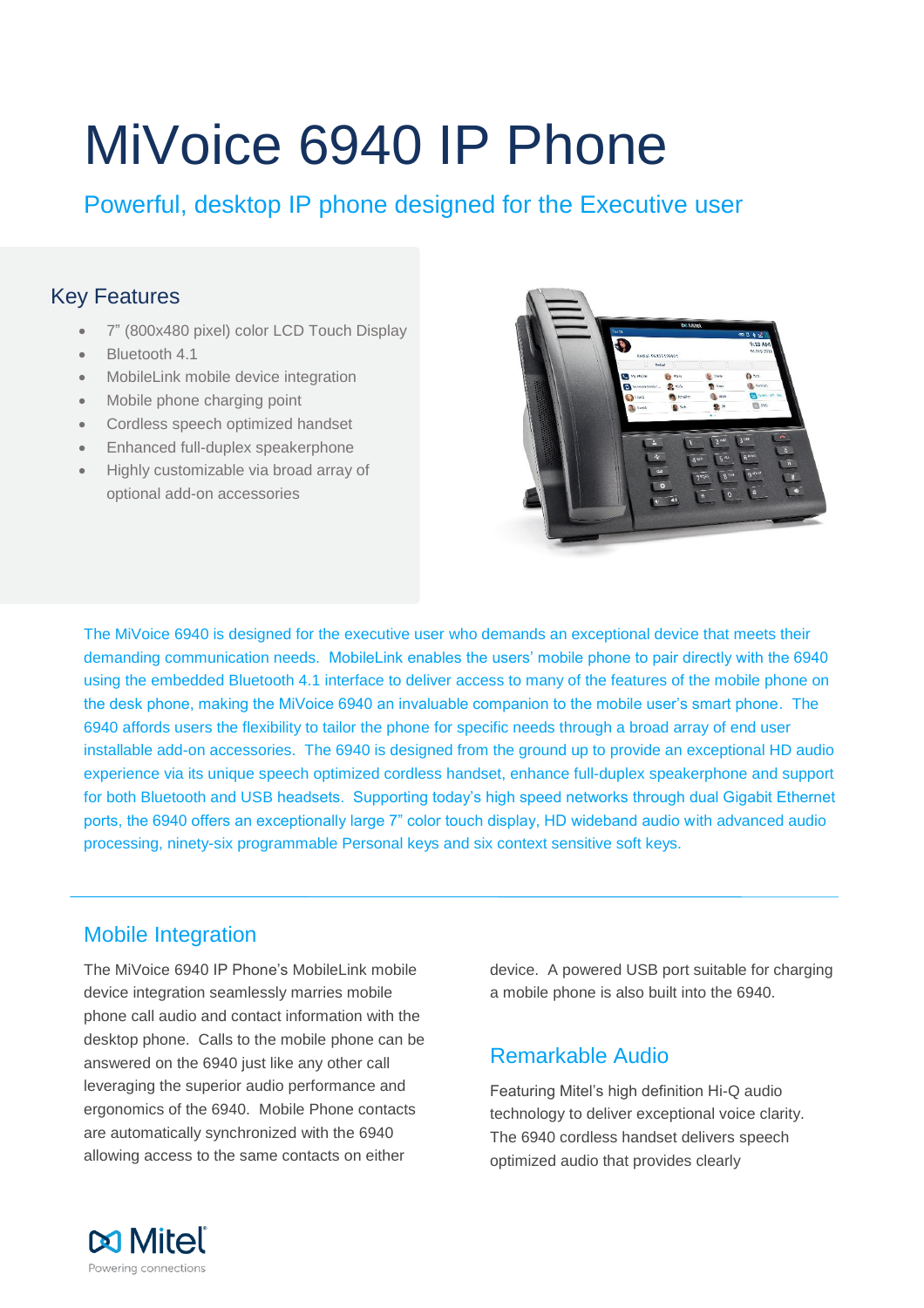discernable speech in all types of environments. It also features an enhanced HD full-duplex speakerphone with its own sealed acoustic chamber enabling superb audio performance.

## Feature Keys

- *Programmable Personal soft touch keys for access to Lines, Speed Dials and Telephony functions*
- *Context sensitive touch soft keys*
- *11 dedicated feature keys plus dial pad*

#### Audio and Codecs

- *Mitel Hi-Q Audio Technology*
- *Speech optimized cordless handset*
- *Hearing aid compatible (HAC) handset*
- *Full-duplex high quality speakerphone*
- *Codecs (not all codecs supported by MiNet and SIP firmware):* 
	- o *G.711, G.729, G.722*
	- o *G.722.1 (MiNet only );*
	- o *G.726, iLBC AMR, AMR-WB (G.722.2) (SIP only)*
- Headset connection interfaces USB, Bluetooth 4.1

## Flexible Headset Options

The MiVoice 6940 IP Phone offers native USB and Bluetooth headset support.

#### Display and Indicators

- *7" (800x480 pixel) color touch display*
- *Intuitive graphical user interface and navigation menus*
- *Adjustable screen brightness for user comfort in different lighting environments*
- *Dedicated LED for call, message waiting and Mobile Device Connect indication*

# Protocol Support

- *Mitel IP (MiNet) protocol support*
- *SIP (Session Initiation Protocol) support*

## High Resolution Color Display

Featuring an exceptionally large high resolution 7" 800x 480 pixel color touch display that delivers a rich visual experience for maximum productivity.

#### System Software Requirements

- *MiVoice Business, Release 8*
- *MiVoice Office R5.0*
- *MiVoice 5000 R6.4*
- *MiVoice MX-ONE R6.3*
- *MiVoice Border Gateway (teleworker), Release 9.4*
- *MiCollab Client, Release 7.2.2*

#### Integration and Connectivity

- *Dual 10/100/1000 Mbps Ethernet ports (LAN/PC)*
- *MobileLink* 
	- *» Mobile pairing via BT*
	- *» Mobile Call Audio via desk phone*
	- *» Mobile Contact Sync*
	- *» Mobile Charging (USB port)*
- *Support for Mitel Teleworker Solution, Automatic Call Distribution (ACD) agent and supervisor, hot desking, and resiliency*
- *Support for use with Mitel MiCollab Client*
- *Multiple-languages support: English, French, German, Italian, Portuguese, Spanish and Dutch (downloadable language packs for SIP)*
- *Secure encrypted voice communication*
- *Quality of Service support – IEEE 802.1 p/Q VLAN and priority tagging*
- *IEEE 802.1x authentication support*
- *Bluetooth 4.1 wireless interface*